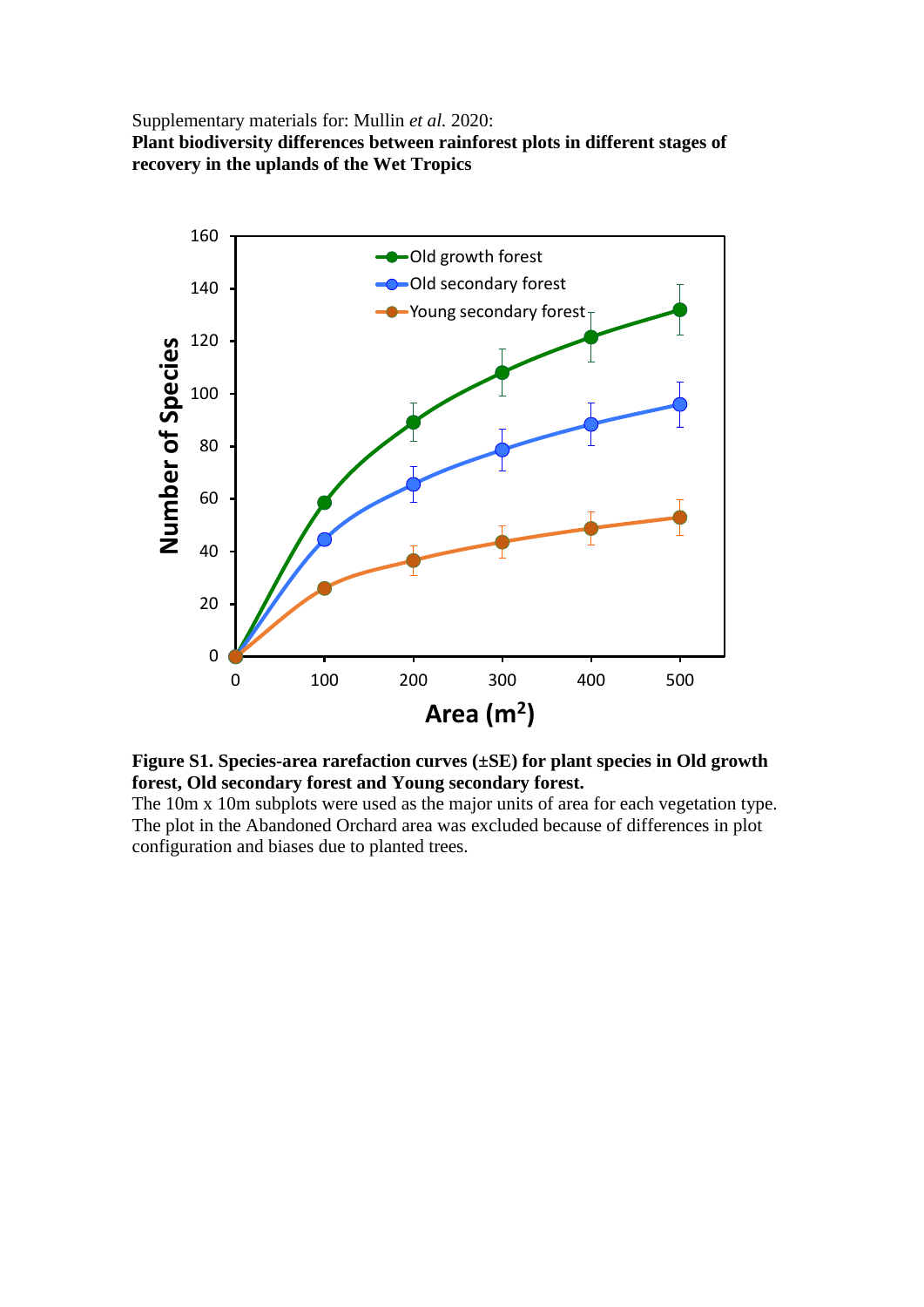

Diameter at Breast Height (cm) size classes

**Figure S2. Number of trees within 5 cm stem size classes, with the corresponding percent contribution (trendline) of each stem size class to the total Aboveground Biomass (AGB).** 

(A) Old growth forest (B) Old secondary forest (C) Young secondary forest and (D) Abandoned Orchard area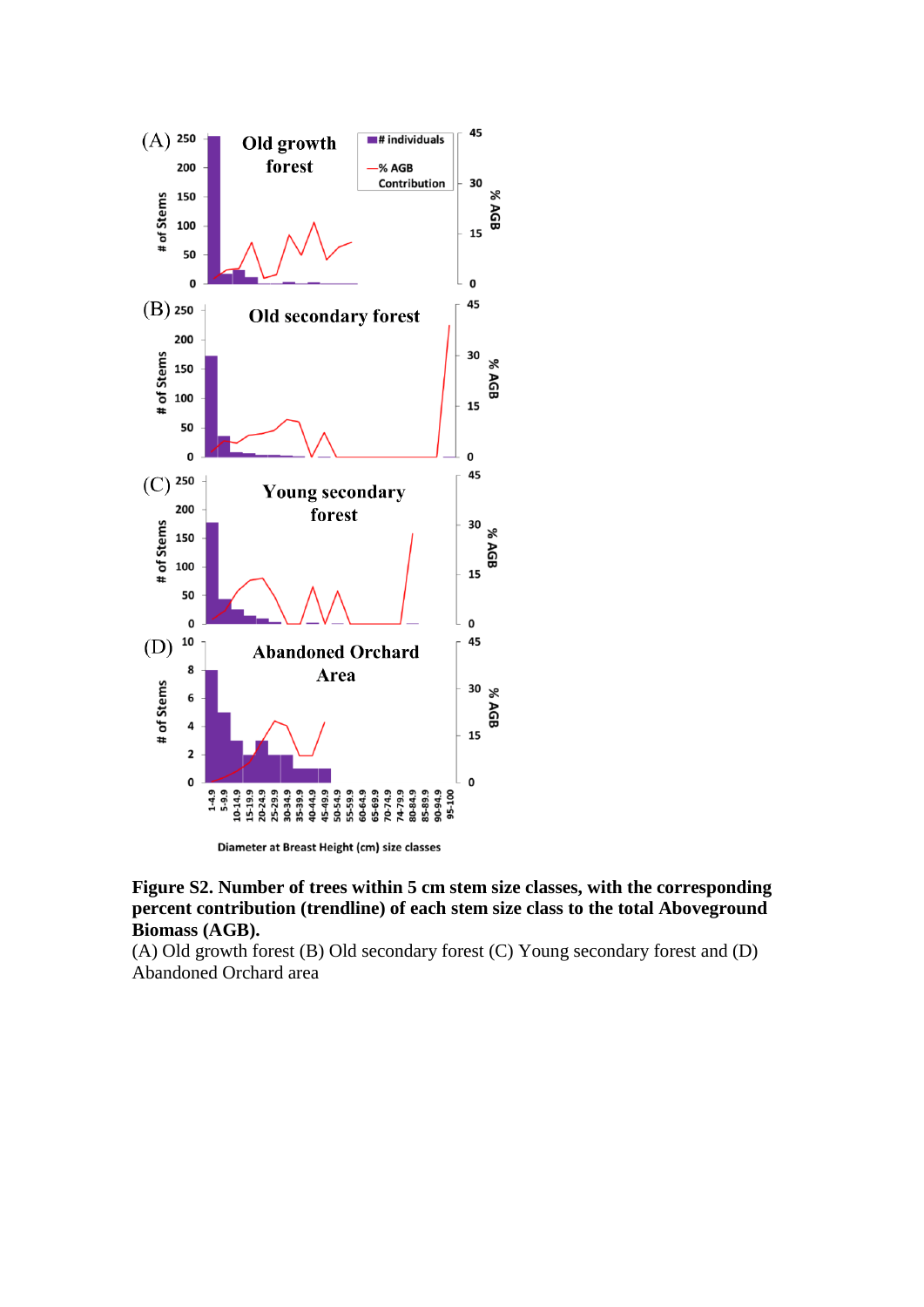## **Table S1. Species list of plants found within four 500m<sup>2</sup> vegetation plots in the Centre for Rainforest Studies, School for Field Studies property, Gadgarra, northeast Queensland.**

\* denotes that the species is not native; # denote that the species was planted; "1" indicates presence. Lifeform abbreviations are: t = tree; s = shrub; h = herb; e = epiphyte;  $g =$  graminoid.

| Family        | Species                                | Old<br>growth<br>forest | Old<br>secondary<br>forest | Young<br>secondary<br>forest | Orchard<br>area | Biogeography             | Phylogeny  | Lifeform                                                                                                                                                                                                                                                                                                                                                                                                                       |
|---------------|----------------------------------------|-------------------------|----------------------------|------------------------------|-----------------|--------------------------|------------|--------------------------------------------------------------------------------------------------------------------------------------------------------------------------------------------------------------------------------------------------------------------------------------------------------------------------------------------------------------------------------------------------------------------------------|
| Asteraceae    | *Ageratum conyzoides subsp. conyzoides |                         |                            |                              |                 | non-native               | Eudicot    | h                                                                                                                                                                                                                                                                                                                                                                                                                              |
| Poaceae       | *Axonopus compressus                   |                         |                            |                              |                 | non-native               | Monocot    | $\mathbf{g}% _{T}=\mathbf{g}_{T}=\mathbf{g}_{T}=\mathbf{g}_{T}=\mathbf{g}_{T}=\mathbf{g}_{T}=\mathbf{g}_{T}=\mathbf{g}_{T}=\mathbf{g}_{T}=\mathbf{g}_{T}=\mathbf{g}_{T}=\mathbf{g}_{T}=\mathbf{g}_{T}=\mathbf{g}_{T}=\mathbf{g}_{T}=\mathbf{g}_{T}=\mathbf{g}_{T}=\mathbf{g}_{T}=\mathbf{g}_{T}=\mathbf{g}_{T}=\mathbf{g}_{T}=\mathbf{g}_{T}=\mathbf{g}_{T}=\mathbf{g}_{T}=\mathbf{g}_{T}=\mathbf{g}_{T}=\mathbf{g}_{T}=\math$ |
| Rutaceae      | <i>*#Casimiroa edulis</i>              |                         |                            |                              |                 | non-native               | Eudicot    | t                                                                                                                                                                                                                                                                                                                                                                                                                              |
| Rubiaceae     | *#Coffea arabica                       |                         |                            |                              |                 | non-native               | Eudicot    | S                                                                                                                                                                                                                                                                                                                                                                                                                              |
| Asteraceae    | *Conyza spp.                           |                         |                            |                              |                 | non-native               | Eudicot    | h                                                                                                                                                                                                                                                                                                                                                                                                                              |
| Verbenaceae   | *Lantana camara                        |                         |                            |                              |                 | non-native               | Eudicot    | S                                                                                                                                                                                                                                                                                                                                                                                                                              |
| Fabaceae      | *Macrotyloma uniflorum                 |                         |                            |                              |                 | non-native               | Eudicot    | V                                                                                                                                                                                                                                                                                                                                                                                                                              |
| Myrtaceae     | *#Myrciaria spp.                       |                         |                            |                              |                 | non-native               | Eudicot    | S                                                                                                                                                                                                                                                                                                                                                                                                                              |
| Solanaceae    | *Solanum mauritianum                   |                         |                            |                              |                 | non-native               | Eudicot    | S                                                                                                                                                                                                                                                                                                                                                                                                                              |
| Myrtaceae     | *#Syzygium aqueum                      |                         |                            |                              |                 | non-native               | Eudicot    |                                                                                                                                                                                                                                                                                                                                                                                                                                |
| Malvaceae     | *Urena lobata                          |                         |                            |                              |                 | non-native               | Eudicot    | S                                                                                                                                                                                                                                                                                                                                                                                                                              |
| Poaceae       | *Urochloa spp.                         |                         |                            |                              |                 | non-native               | Monocot    | g                                                                                                                                                                                                                                                                                                                                                                                                                              |
| Fabaceae      | Acacia celsa                           |                         | 1                          |                              |                 | endemic to<br>Australia  | Eudicot    |                                                                                                                                                                                                                                                                                                                                                                                                                                |
| Fabaceae      | Acacia cincinnata                      |                         |                            |                              |                 | endemic to<br>Australia  | Eudicot    |                                                                                                                                                                                                                                                                                                                                                                                                                                |
| Fabaceae      | Acacia melanoxylon                     |                         |                            |                              |                 | endemic to<br>Australia  | Eudicot    | t                                                                                                                                                                                                                                                                                                                                                                                                                              |
| Rutaceae      | Acronychia acidula                     |                         |                            |                              |                 | endemic to<br>Australia  | Eudicot    | t                                                                                                                                                                                                                                                                                                                                                                                                                              |
| Rutaceae      | Acronychia acronychioides              |                         |                            |                              |                 | endemic to<br>Australia  | Eudicot    |                                                                                                                                                                                                                                                                                                                                                                                                                                |
| Rutaceae      | Acronychia vestita                     |                         |                            |                              |                 | endemic to<br><b>NEQ</b> | Eudicot    |                                                                                                                                                                                                                                                                                                                                                                                                                                |
| Podocarpaceae | Agathis robusta                        |                         | 1                          |                              |                 | endemic to<br>Australia  | Gymnosperm | t                                                                                                                                                                                                                                                                                                                                                                                                                              |
| Meliaceae     | Aglaia tomentosa                       |                         |                            |                              |                 | widespread               | Eudicot    |                                                                                                                                                                                                                                                                                                                                                                                                                                |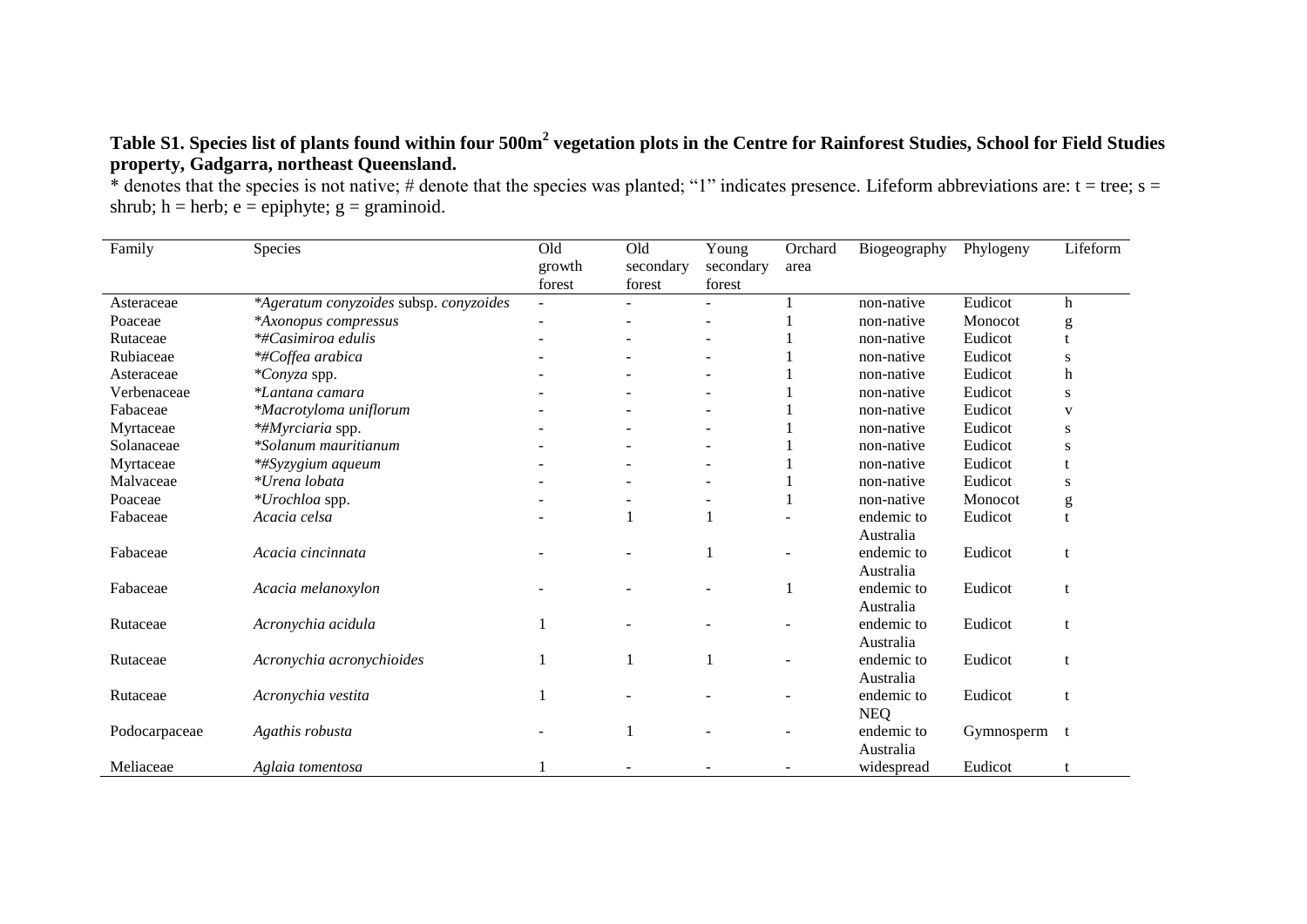| Cornaceae        | Alangium villosum subsp. polyosmoides | $\mathbf{1}$ | ÷.           | $\overline{a}$           | widespread | Eudicot      | t            |
|------------------|---------------------------------------|--------------|--------------|--------------------------|------------|--------------|--------------|
| Rhamnaceae       | Alphitonia whitei                     | 1            | $\mathbf{1}$ |                          | endemic to | Eudicot      | t            |
|                  |                                       |              |              |                          | Australia  |              |              |
| Zingiberaceae    | Alpinia caerulea                      |              |              | 1                        | endemic to | Monocot      | $\mathbf{h}$ |
|                  |                                       |              |              |                          | Australia  |              |              |
| Zingiberaceae    | Alpinia modesta                       | $\mathbf{1}$ |              |                          | endemic to | Monocot      | $\mathbf h$  |
|                  |                                       |              |              |                          | <b>NEQ</b> |              |              |
| Apocynaceae      | Alstonia muelleriana                  | 1            | 1            |                          | widespread | Eudicot      | t            |
|                  | Alyxia ilicifolia                     | 1            |              |                          | endemic to | Eudicot      |              |
| Apocynaceae      |                                       |              |              |                          | Australia  |              | S            |
|                  |                                       |              |              |                          | endemic to | Eudicot      |              |
| Apocynaceae      | Alyxia ruscifolia                     |              |              |                          | Australia  |              | ${\bf S}$    |
| Loranthaceae     |                                       |              | 1            |                          | endemic to | Eudicot      |              |
|                  | Amyema spp.                           | $\mathbf{1}$ |              | $\overline{\phantom{a}}$ |            |              | ${\bf e}$    |
|                  |                                       |              |              |                          | Australia  |              |              |
| Phyllanthceae    | Antidesma erostre                     | 1            |              |                          | endemic to | Eudicot      | t            |
|                  |                                       |              |              |                          | Australia  |              |              |
| Rubiaceae        | Antirhea tenuiflora                   | 1            |              |                          | widespread | Eudicot      | t            |
| Icacinaceae      | Apodytes brachystylis                 | 1            |              |                          | endemic to | Eudicot      | t            |
|                  |                                       |              |              |                          | Australia  |              |              |
| Myrtaceae        | Archirhodomyrtus beckleri             |              |              |                          | endemic to | Eudicot      | S            |
|                  |                                       |              |              |                          | Australia  |              |              |
| Malvaceae        | Argyrodendron trifoliolatum           | 1            |              |                          | endemic to | Eudicot      | t            |
|                  |                                       |              |              |                          | Australia  |              |              |
| Aristolochiaceae | Aristolochia spp.                     | 1            |              |                          | widespread | <b>Basal</b> | $\mathbf{V}$ |
|                  |                                       |              |              |                          |            | angiosperm   |              |
| Sapindaceae      | Arytera pauciflora                    | 1            |              |                          | endemic to | Eudicot      | t            |
|                  |                                       |              |              |                          | <b>NEQ</b> |              |              |
| Aspleniaceae     | Asplenium australasicum               | 1            |              |                          | widespread | Fern         | e            |
| Rubiaceae        | Atractocarpus hirtus                  | 1            |              |                          | endemic to | Eudicot      | S            |
|                  |                                       |              |              |                          | <b>NEQ</b> |              |              |
| Monimiaceae      | Austromatthaea elegans                | 1            |              |                          | endemic to | Basal        | t            |
|                  |                                       |              |              |                          | <b>NEQ</b> | angiosperm   |              |
| Fabaceae         | Austrosteenisia blackii               | $\mathbf{1}$ |              |                          | endemic to | Eudicot      | $\mathbf{V}$ |
|                  |                                       |              |              |                          | Australia  |              |              |
| Fabaceae         | Austrosteenisia stipularis            | 1            |              |                          | endemic to | Eudicot      | $\mathbf{V}$ |
|                  |                                       |              |              |                          | <b>NEQ</b> |              |              |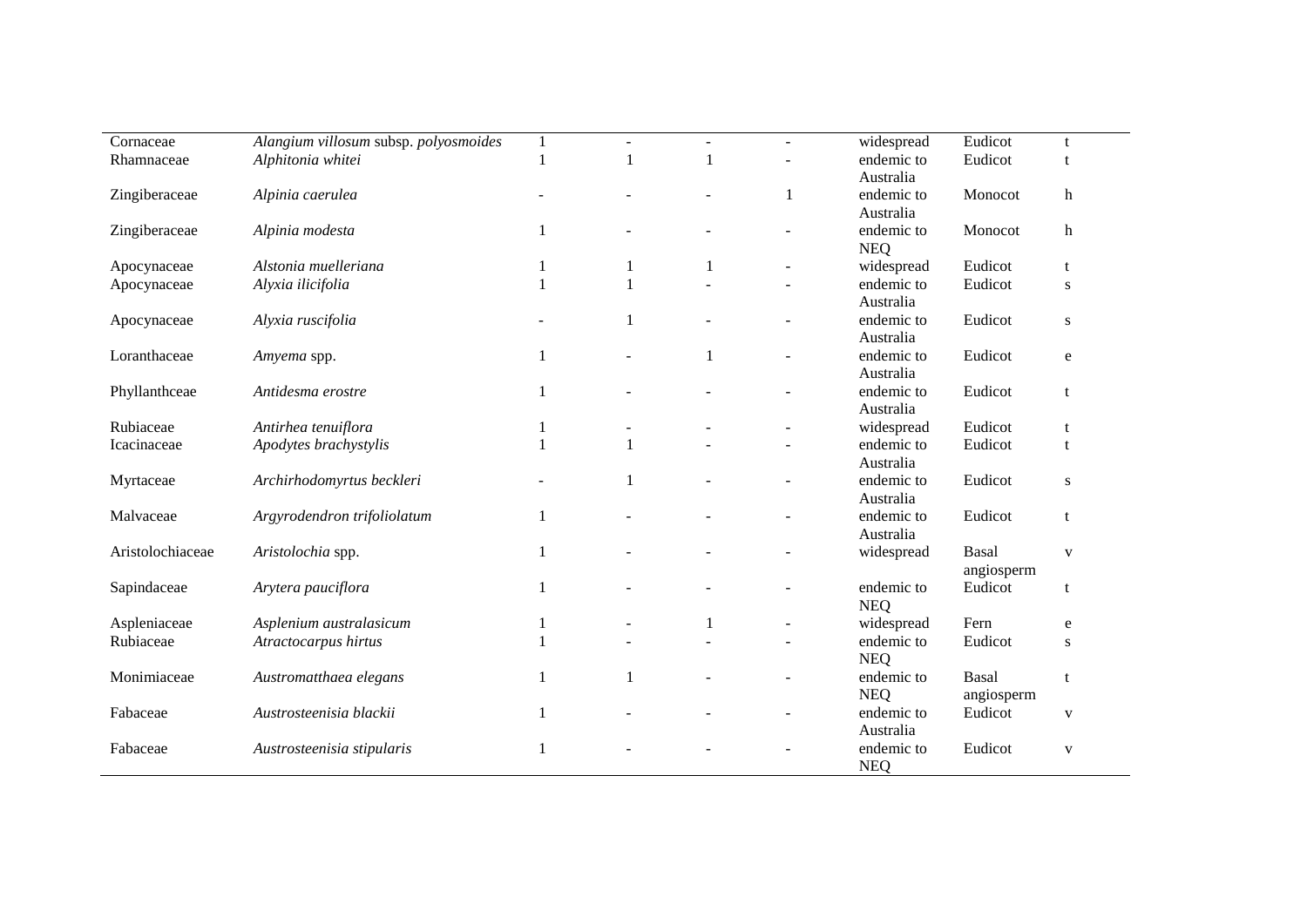| Balanophoraceae | Balanophora fungosa subsp. fungosa       | $\mathbf{1}$ |              | $\mathbf{r}$ | $\sim$                   | widespread | Eudicot      | h            |  |
|-----------------|------------------------------------------|--------------|--------------|--------------|--------------------------|------------|--------------|--------------|--|
| Lauraceae       | Beilschmiedia bancroftii                 | 1            |              |              |                          | endemic to | <b>Basal</b> |              |  |
|                 |                                          |              |              |              |                          | <b>NEQ</b> | angiosperm   |              |  |
| Lauraceae       | Beilschmiedia tooram                     | $\mathbf{1}$ |              |              | $\overline{a}$           | endemic to | <b>Basal</b> | t            |  |
|                 |                                          |              |              |              |                          | <b>NEQ</b> | angiosperm   |              |  |
| Polypodiaceae   | Belvisia mucronata                       |              |              |              | $\mathbf{1}$             | widespread | Fern         | e            |  |
| Pandanaceae     | Benstonea monticola                      | $\mathbf{1}$ |              |              |                          | endemic to | Monocot      | S            |  |
|                 |                                          |              |              |              |                          | Australia  |              |              |  |
| Blechnaceae     | Blechnum cartilagineum                   | 1            |              |              |                          | endemic to | Fern         | $\,h$        |  |
|                 |                                          |              |              |              |                          | Australia  |              |              |  |
| Anacardiaceae   | Blepharocarya involucrigera              |              | $\mathbf{1}$ |              |                          | endemic to | Eudicot      | t            |  |
|                 |                                          |              |              |              |                          | Australia  |              |              |  |
| Malvaceae       | <b>Brachychiton</b> acerifolius          | 1            | 1            |              | $\overline{a}$           | endemic to | Eudicot      | t            |  |
|                 |                                          |              |              |              |                          | Australia  |              |              |  |
| Ochnaceae       | Brackenridgea australiana                |              | 1            |              | $\overline{a}$           | endemic to | Eudicot      | ${\bf S}$    |  |
|                 |                                          |              |              |              |                          | <b>NEQ</b> |              |              |  |
| Phyllanthceae   | Breynia stipitata                        |              |              |              | 1                        | endemic to | Eudicot      | ${\bf S}$    |  |
|                 |                                          |              |              |              |                          | Australia  |              |              |  |
| Orchidaceae     | Bulbophyllum macphersonii                |              | 1            | 1            | $\overline{\phantom{a}}$ | endemic to | Monocot      | $\mathbf e$  |  |
|                 |                                          |              |              |              |                          | Australia  |              |              |  |
| Orchidaceae     | Bulbophyllum spp.                        |              |              |              | $\mathbf{1}$             | widespread | Monocot      | ${\bf e}$    |  |
| Arecaceae       | Calamus australis                        |              | $\mathbf{1}$ | $\mathbf{1}$ | $\mathbf{1}$             | endemic to | Monocot      | V            |  |
|                 |                                          |              |              |              |                          | Australia  |              |              |  |
| Arecaceae       | Calamus moti                             | 1            |              |              |                          | endemic to | Monocot      | $\mathbf{V}$ |  |
|                 |                                          |              |              |              |                          | Australia  |              |              |  |
| Taxodiaceae     | Callitris macleayana                     |              | $\mathbf{1}$ |              | $\overline{a}$           | endemic to | Gymnosperm   | t            |  |
|                 |                                          |              |              |              |                          | Australia  |              |              |  |
| Proteaceae      | Cardwellia sublimis                      |              | $\mathbf{1}$ |              | $\overline{a}$           | endemic to | Eudicot      | t            |  |
|                 |                                          |              |              |              |                          | <b>NEQ</b> |              |              |  |
| Proteaceae      | Carnarvonia araliifolia var. araliifolia | 1            |              | 1            | $\overline{a}$           | endemic to | Eudicot      | t            |  |
|                 |                                          |              |              |              |                          | <b>NEQ</b> |              |              |  |
| Menispermaceae  | Carronia protensa                        | 1            |              |              |                          | endemic to | <b>Basal</b> | $\mathbf{V}$ |  |
|                 |                                          |              |              |              |                          | Australia  | angiosperm   |              |  |
| Saliceae        | Casearia costulata                       |              | $\mathbf{1}$ |              |                          | endemic to | Eudicot      | t            |  |
|                 |                                          |              |              |              |                          | <b>NEQ</b> |              |              |  |
| Apiaceae        | Centella asiatica                        |              |              |              | 1                        | widespread | Eudicot      | h            |  |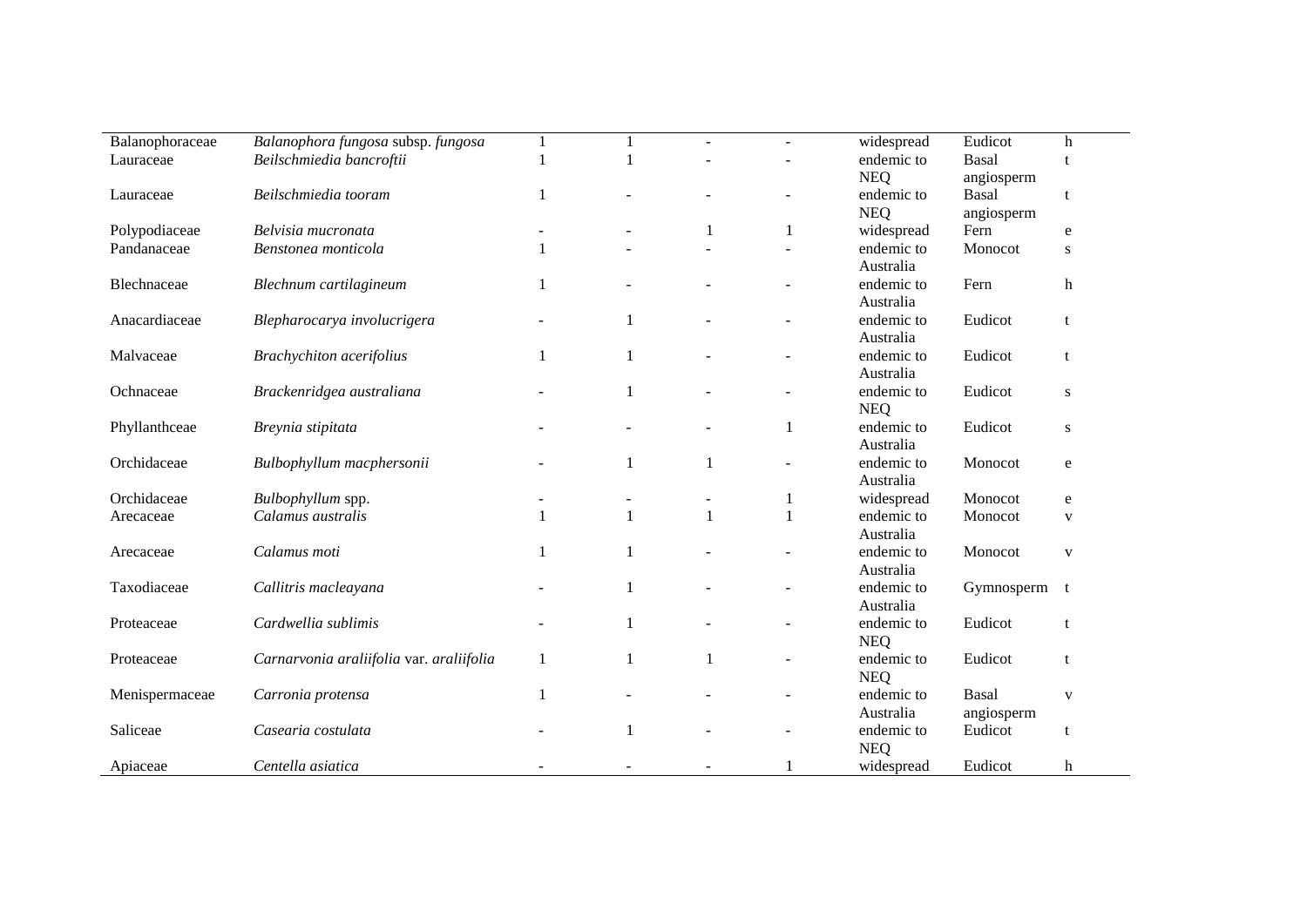| Cunoniaceae        | Ceratopetalum succirubium |              |   |              | endemic to               | <b>Basal</b> | t            |  |
|--------------------|---------------------------|--------------|---|--------------|--------------------------|--------------|--------------|--|
|                    |                           |              |   |              | <b>NEQ</b>               | angiosperm   |              |  |
| Apocynaceae        | Cerbera inflata           | 1            | 1 |              | endemic to<br><b>NEQ</b> | Eudicot      | t            |  |
| Oleaceae           | Chionanthus axillaris     | 1            |   |              | endemic to               | Eudicot      |              |  |
|                    |                           |              |   |              | Australia                |              | t            |  |
| Vitaceae           | Cissus hypoglauca         |              | 1 |              | endemic to               | Eudicot      | $\mathbf{V}$ |  |
|                    |                           |              |   |              | Australia                |              |              |  |
| Icacinaceae        | Citronella smythii        | $\mathbf{1}$ |   |              | endemic to               | Eudicot      | t            |  |
|                    |                           |              |   |              | Australia                |              |              |  |
| Rutaceae           | #Citrus garrawaye         |              |   | 1            | widespread               | Eudicot      | S            |  |
| Rutaceae           | #Citrus inodora           |              |   | $\mathbf{1}$ | endemic to               | Eudicot      | S            |  |
|                    |                           |              |   |              | <b>NEQ</b>               |              |              |  |
| Lamiaceae          | Clerodendrum grayi        | 1            |   |              | endemic to               | Eudicot      | ${\bf S}$    |  |
|                    |                           |              |   |              | <b>NEQ</b>               |              |              |  |
| Sapindaceae        | Cnesmocarpon dasyantha    | 1            |   |              | widespread               | Eudicot      | $\mathbf{t}$ |  |
| Rubiaceae          | Coelospermum purpureum    |              | 1 |              | endemic to               | Eudicot      | S            |  |
|                    |                           |              |   |              | <b>NEQ</b>               |              |              |  |
| Asparagaceae       | Cordyline murchisoniae    | 1            | 1 |              | endemic to               | Monocot      | ${\bf S}$    |  |
|                    |                           |              |   |              | Australia                |              |              |  |
| Hymenophyllaceae   | Crepidomanes vitiense     |              |   |              | widespread               | Fern         | e            |  |
| Lauraceae          | Cryptocarya mackinnoniana | $\mathbf{1}$ |   |              | widespread               | <b>Basal</b> |              |  |
|                    |                           |              |   |              |                          | angiosperm   |              |  |
| Lauraceae          | Cryptocarya melanocarpa   |              | 1 |              | endemic to               | <b>Basal</b> | $\mathbf{t}$ |  |
|                    |                           |              |   |              | <b>NEQ</b>               | angiosperm   |              |  |
| Lauraceae          | Cryptocarya murrayi       |              | 1 |              | endemic to               | Basal        | t            |  |
|                    |                           |              |   |              | Australia                | angiosperm   |              |  |
| Lauraceae          | Cryptocarya putida        | 1            |   |              | endemic to               | <b>Basal</b> | t            |  |
|                    |                           |              |   |              | Australia                | angiosperm   |              |  |
| Apiaceae           | Cyclophyllum leptophyllum |              |   | 1            | widespread               | Eudicot      | h            |  |
| Orchidaceae        | Cymbidium spp.            |              |   |              | widespread               | Monocot      | e            |  |
| Atherospermataceae | Daphnandra repandula      | 1            |   | $\sim$       | endemic to               | <b>Basal</b> | t            |  |
|                    |                           |              |   |              | Australia                | angiosperm   |              |  |
|                    |                           |              | 1 |              | endemic to               | Eudicot      |              |  |
| Proteaceae         | Darlingia darlingiana     |              |   |              | <b>NEQ</b>               |              | t            |  |
| Cunoniaceae        |                           |              |   | 1            | endemic to               | Eudicot      |              |  |
|                    | #Davidsonia jerseyana     |              |   |              |                          |              | S            |  |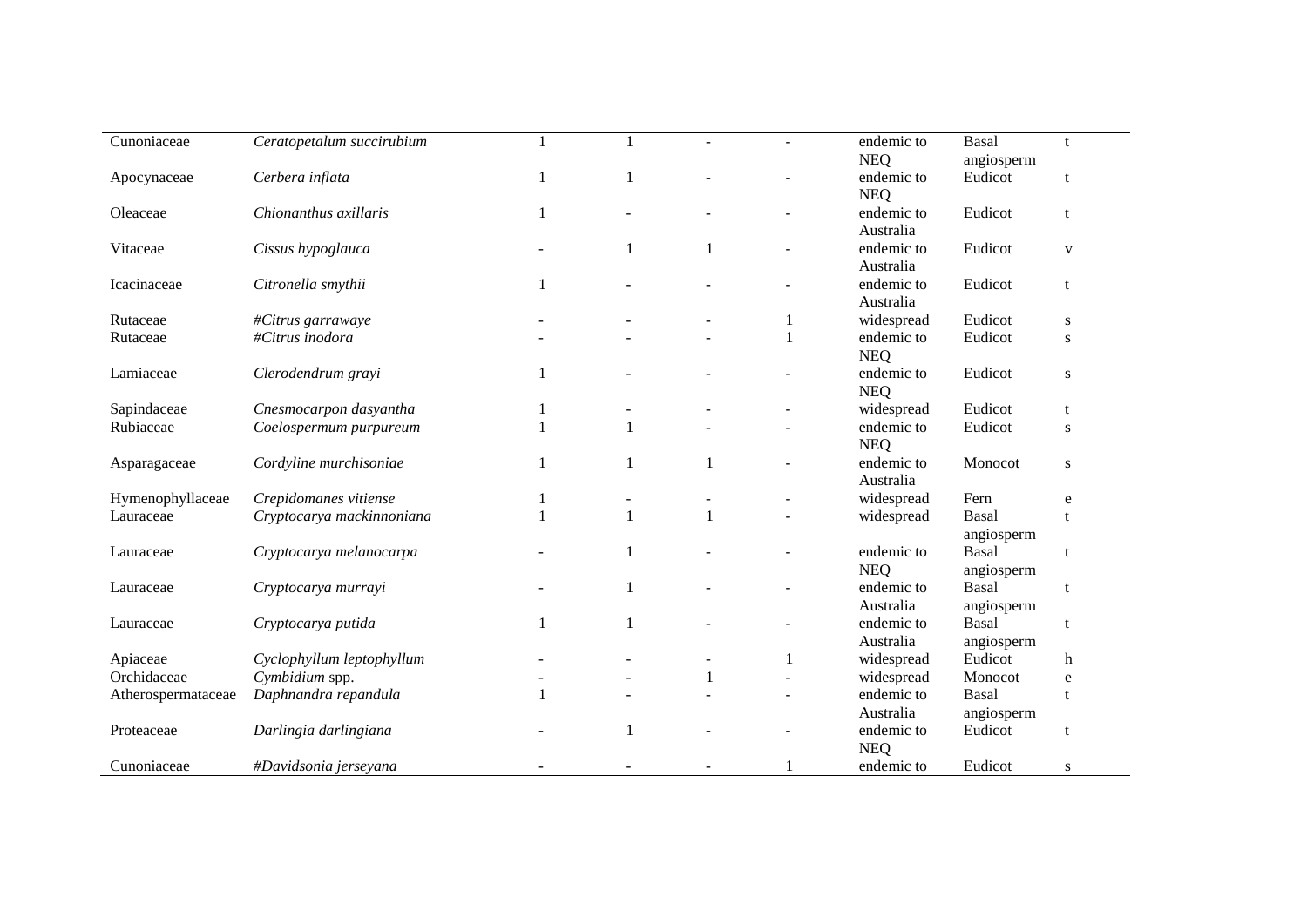|                    |                             |              |              |              |   | Australia                |                            |              |
|--------------------|-----------------------------|--------------|--------------|--------------|---|--------------------------|----------------------------|--------------|
| Cunoniaceae        | Davidsonia pruriens         |              |              |              |   | endemic to<br><b>NEQ</b> | Eudicot                    | t            |
| Myodoporaceae      | Delarbrea michieana         |              |              |              |   | endemic to<br><b>NEQ</b> | Eudicot                    | S            |
| Celastraceae       | Denhamia disperma           | 1            |              |              |   | endemic to<br>Australia  | Eudicot                    | t            |
| Fabaceae           | Derris sp. Daintree         | 1            |              |              |   | endemic to<br><b>NEQ</b> | Eudicot                    | $\mathbf{V}$ |
| Annonaceae         | Desmos goezeanus            | $\mathbf{1}$ |              |              |   | endemic to<br><b>NEQ</b> | Basal<br>angiosperm        | $\mathbf{V}$ |
| Hemerocallidaceae  | Dianella atraxis            |              |              |              |   | endemic to<br>Australia  | Monocot                    | g            |
| Hemerocallidaceae  | Dianella spp.               |              |              | $\mathbf{1}$ |   | widespread               | Monocot                    | g            |
| Dichapetalaceae    | Dichapelatum papuanum       |              |              |              |   | widespread               | Eudicot                    | S            |
| Ebenaceae          | Diospyros laurina           |              |              |              |   | widespread               | Eudicot                    | t            |
| Sapindaceae        | #Diploglottis bracteata     |              |              |              |   | endemic to<br><b>NEQ</b> | Eudicot                    | t            |
| Sapindaceae        | #Diploglottis campbellii    |              |              |              |   | endemic to<br>Australia  | Eudicot                    | $\mathbf t$  |
| Sapindaceae        | #Diploglottis harpullioides |              |              |              |   | endemic to<br><b>NEQ</b> | Eudicot                    | $\mathbf{f}$ |
| Atherospermataceae | Doryphora aromatica         | -1           |              |              |   | endemic to<br><b>NEQ</b> | Basal<br>angiosperm        | t            |
| Polypodiaceae      | Drynaria rigidula           | 1            | $\mathbf{1}$ | 1            | 1 | widespread               | Fern                       | ${\bf e}$    |
| Meliaceae          | Dysoxylum oppositifolium    | 1            |              |              |   | widespread               | Eudicot                    | $\mathbf t$  |
| Elaeocarpaceae     | Elaeocarpus eumundi         |              | $\mathbf{1}$ |              |   | endemic to<br>Australia  | Eudicot                    | t            |
| Primulaceae        | Embelia grayi               |              |              | $\mathbf{1}$ |   | endemic to<br>Australia  | Eudicot                    | $\mathbf{V}$ |
| Lauraceae          | Endiandra hypotephra        |              |              |              |   | endemic to<br>Australia  | Basal<br>angiosperm        | $\mathbf{f}$ |
| Lauraceae          | Endiandra wolfei            |              |              |              |   | endemic to<br>Australia  | <b>Basal</b><br>angiosperm | t            |
| Moraceae           | Ficus destruens             |              |              |              |   | endemic to<br>Australia  | Eudicot                    | t            |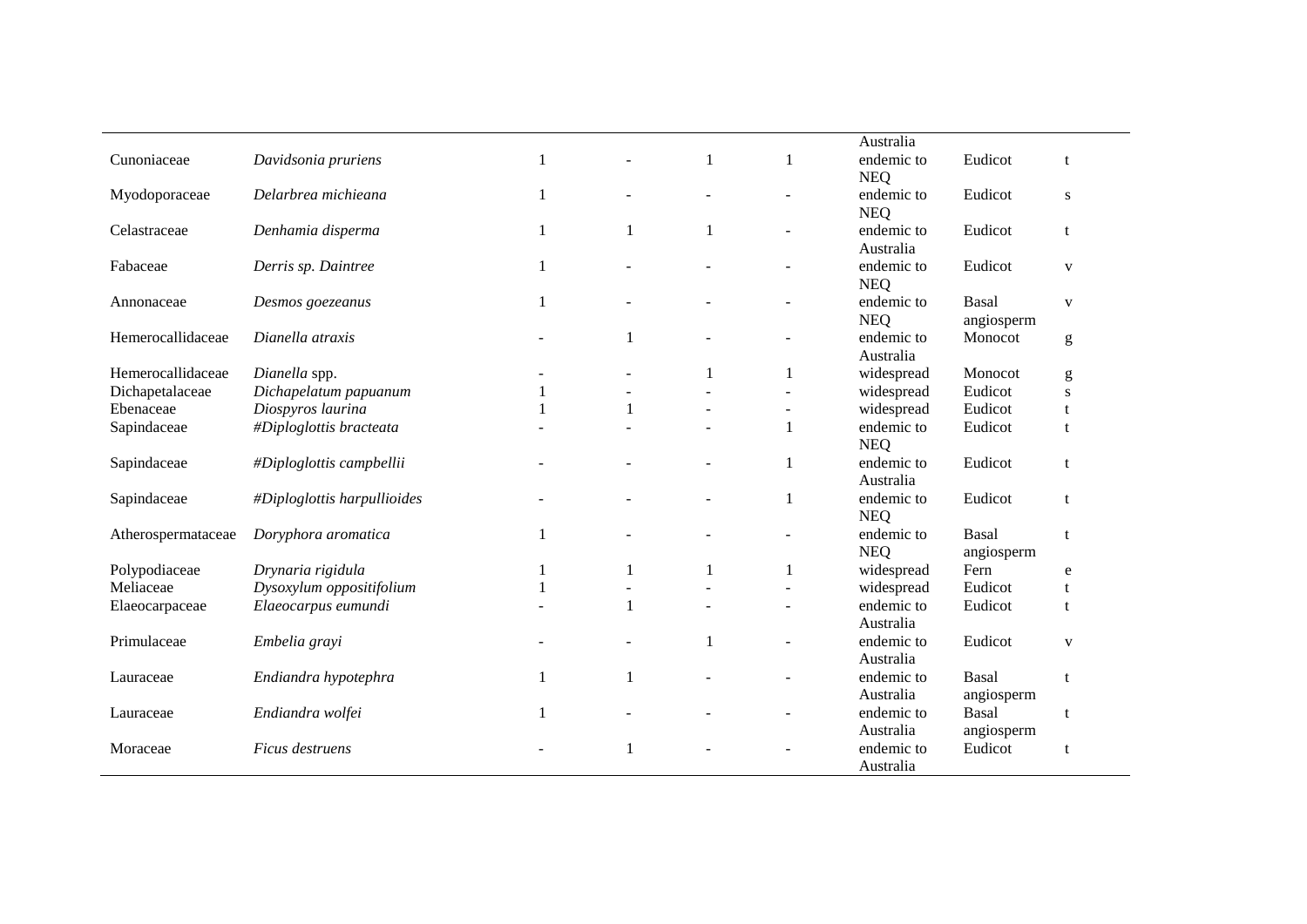| Flagellariaceae | Flagellaria indica                     |   | $\sim$       | $\mathbf{r}$ | $\sim$                   | widespread | Monocot | $\mathbf{V}$ |  |
|-----------------|----------------------------------------|---|--------------|--------------|--------------------------|------------|---------|--------------|--|
| Rutaceae        | Flindersia bourjotiana                 | 1 |              |              |                          | endemic to | Eudicot |              |  |
|                 |                                        |   |              |              |                          | <b>NEQ</b> |         |              |  |
| Rutaceae        | Flindersia pimenteliana                |   | 1            |              |                          | widespread | Eudicot | t            |  |
| Malvaceae       | Franciscodendron laurifolium           | 1 |              |              | $\overline{a}$           | endemic to | Eudicot | t            |  |
|                 |                                        |   |              |              |                          | <b>NEQ</b> |         |              |  |
| Pandanaceae     | Freycinetia excelsa                    | 1 |              |              | $\overline{\phantom{a}}$ | widespread | Monocot | $\mathbf{V}$ |  |
| Cyperaceae      | Gahnia aspera                          |   |              |              | $\overline{a}$           | widespread | Monocot | g            |  |
| Cyperaceae      | Gahnia sieberiana                      | 1 |              |              |                          | widespread | Monocot | g            |  |
| Rubiaceae       | Gardenia ovularis                      |   |              |              |                          | endemic to | Eudicot | t            |  |
|                 |                                        |   |              |              |                          | <b>NEQ</b> |         |              |  |
| Cunoniaceae     | Gilbeea whypallana                     | 1 |              |              |                          | endemic to | Eudicot | t            |  |
|                 |                                        |   |              |              |                          | <b>NEQ</b> |         |              |  |
| Phyllanthceae   | Glochidion harveyanum                  |   |              |              | $\overline{\phantom{a}}$ | widespread | Eudicot | t            |  |
| Phyllanthceae   | Glochidion hylandii                    |   |              | 1            | 1                        | endemic to | Eudicot | t            |  |
|                 |                                        |   |              |              |                          | <b>NEQ</b> |         |              |  |
| Phyllanthceae   | Glochidion sessiliflorum var. stylosum | 1 |              |              |                          | endemic to | Eudicot | t            |  |
|                 |                                        |   |              |              |                          | <b>NEQ</b> |         |              |  |
| Lamiaceae       | Gmelina fasciculiflora                 |   |              |              | $\overline{\phantom{a}}$ | endemic to | Eudicot | t            |  |
|                 |                                        |   |              |              |                          | <b>NEQ</b> |         |              |  |
| Myrtaceae       | Gossia bidwillii                       | 1 |              |              | $\overline{\phantom{a}}$ | endemic to | Eudicot | t            |  |
|                 |                                        |   |              |              |                          | Australia  |         |              |  |
| Myrtaceae       | Gossia dallachiana                     | 1 |              |              |                          | endemic to | Eudicot | t            |  |
|                 |                                        |   |              |              |                          | Australia  |         |              |  |
| Myrtaceae       | Gossia myrsinocarpa                    | 1 |              |              |                          | endemic to | Eudicot | t            |  |
|                 |                                        |   |              |              |                          | Australia  |         |              |  |
| Sapindaceae     | Guioa acutifolia                       | 1 |              | 1            | 1                        | widespread | Eudicot | t            |  |
| Sapindaceae     | Guioa lasioneura                       | 1 | $\mathbf{1}$ | $\mathbf{1}$ | $\mathbf{1}$             | endemic to | Eudicot | $\mathbf{f}$ |  |
|                 |                                        |   |              |              |                          | Australia  |         |              |  |
| Rubiaceae       | Gynochthodes jasminoides               | 1 |              |              |                          | widespread | Eudicot | $\mathbf{V}$ |  |
| Rubiaceae       | Gynochthodes oresbia                   |   |              |              |                          | endemic to | Eudicot | $\mathbf{V}$ |  |
|                 |                                        |   |              |              |                          | <b>NEQ</b> |         |              |  |
| Rubiaceae       | Gynochthodes spp.                      | 1 |              |              | $\overline{a}$           | widespread | Eudicot | V            |  |
| Rutaceae        | Halfordia kendack                      | 1 |              |              | $\overline{\phantom{a}}$ | widespread | Eudicot | t            |  |
| Sapindaceae     | Harpullia rhyticarpa                   | 1 |              |              |                          | Endemic to | Eudicot | S            |  |
|                 |                                        |   |              |              |                          | <b>NEQ</b> |         |              |  |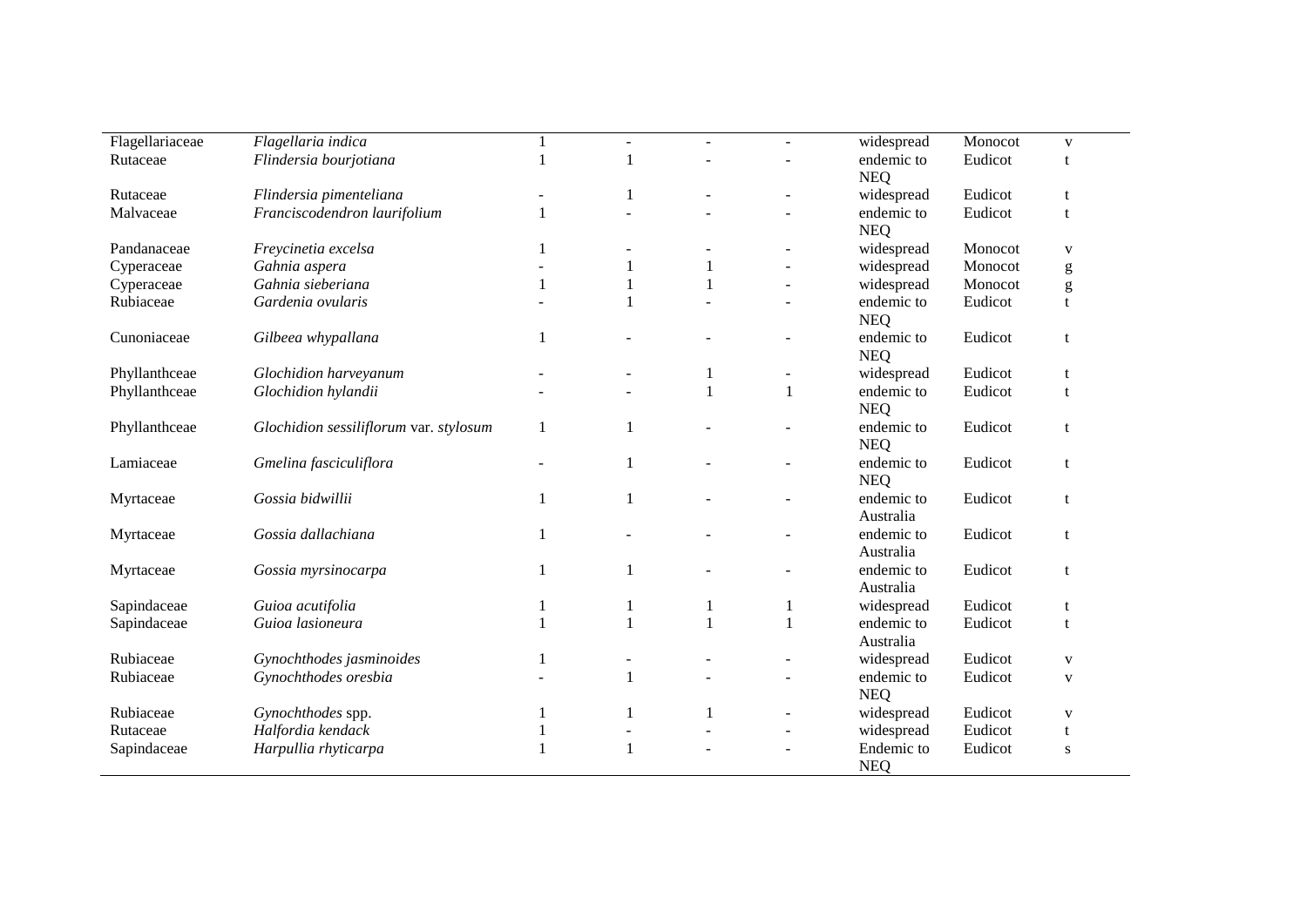| Monimiaceae    |                                 |              |              |              |                          | Endemic to | <b>Basal</b> |              |
|----------------|---------------------------------|--------------|--------------|--------------|--------------------------|------------|--------------|--------------|
|                | Hedycarya ioxocarpa             |              |              |              |                          |            |              | S            |
|                |                                 |              |              |              |                          | <b>NEQ</b> | angiosperm   |              |
| Proteaceae     | Helicia nortoniana              | 1            | 1            |              |                          | Endemic to | Eudicot      | ${\bf S}$    |
|                |                                 |              |              |              |                          | <b>NEQ</b> |              |              |
| Dilleniaceae   | Hibbertia scandens              |              |              |              |                          | widespread | Eudicot      | $\mathbf{V}$ |
| Euphorbiaceae  | Homalanthus novo-guineensis     |              |              |              |                          | widespread | Eudicot      | t            |
| Araliaceae     | Hydrocotyle spp.                |              |              |              |                          | widespread | Eudicot      | $\mathbf h$  |
| Menispermaceae | Hypserpa laurina                |              |              |              |                          | widespread | Basal        | $\mathbf{V}$ |
|                |                                 |              |              |              |                          |            | angiosperm   |              |
| Oleaceae       | Jasminum didymum subsp. didymum |              | 1            |              |                          | Endemic to | Eudicot      | $\mathbf{V}$ |
|                |                                 |              |              |              |                          | Australia  |              |              |
| Sapindaceae    | Lepiderma spp.                  | 1            | ÷,           |              |                          | widespread | Eudicot      | t            |
| Thymelaeaceae  | Lethodon setosa                 | $\mathbf{1}$ | $\mathbf{1}$ |              |                          | Endemic to | Eudicot      | $\mathbf{f}$ |
|                |                                 |              |              |              |                          | <b>NEQ</b> |              |              |
| Lauraceae      | Litsea bindoniana               |              | 1            |              |                          | Endemic to | Basal        | $\mathbf{t}$ |
|                |                                 |              |              |              |                          | Australia  | angiosperm   |              |
| Lauraceae      | Litsea connorsii                |              | 1            | $\mathbf{1}$ | $\overline{\phantom{a}}$ | Endemic to | <b>Basal</b> | t            |
|                |                                 |              |              |              |                          | <b>NEQ</b> |              |              |
|                |                                 |              |              |              |                          |            | angiosperm   |              |
| Lauraceae      | Litsea leefeana                 | 1            | 1            |              |                          | Endemic to | <b>Basal</b> | t            |
|                |                                 |              |              |              |                          | Australia  | angiosperm   |              |
| Proteaceae     | Lomatia fraxinifolia            | 1            | 1            |              |                          | Endemic to | Eudicot      | t            |
|                |                                 |              |              |              |                          | <b>NEQ</b> |              |              |
| Lygodiaceae    | Lygodium reticulatum            |              |              |              |                          | widespread | Fern         | V            |
| Euphorbiaceae  | Macaranga subdentata            | 1            |              |              |                          | Endemic to | Eudicot      | t            |
|                |                                 |              |              |              |                          | Australia  |              |              |
| Apiaceae       | Mackinlaya macrosciadea         | $\mathbf{1}$ |              |              |                          | Endemic to | Eudicot      | ${\bf S}$    |
|                |                                 |              |              |              |                          | Australia  |              |              |
| Euphorbiaceae  | Mallotus paniculatus            |              |              |              |                          | widespread | Eudicot      | S            |
| Euphorbiaceae  | Mallotus polyadenos             | $\mathbf{1}$ |              |              | $\overline{a}$           | widespread | Eudicot      |              |
| Rutaceae       | Melicope rubra                  |              |              |              |                          | widespread | Eudicot      |              |
| Apocynaceae    | Melodinus australis             | 1            |              |              |                          | widespread | Eudicot      | V            |
| Sapindaceae    | Mischarytera lautereriana       | 1            |              |              |                          | Endemic to | Eudicot      | t            |
|                |                                 |              |              |              |                          | Queensland |              |              |
| Sapindaceae    | Mischocarpus lachnocarpus       | 1            |              | 1            |                          | widespread | Eudicot      | t            |
| Myristicaceae  | Myristica globosa               | 1            |              |              |                          | Endemic to | Basal        | t            |
|                |                                 |              |              |              |                          |            |              |              |
|                |                                 |              |              |              |                          | Australia  | angiosperm   |              |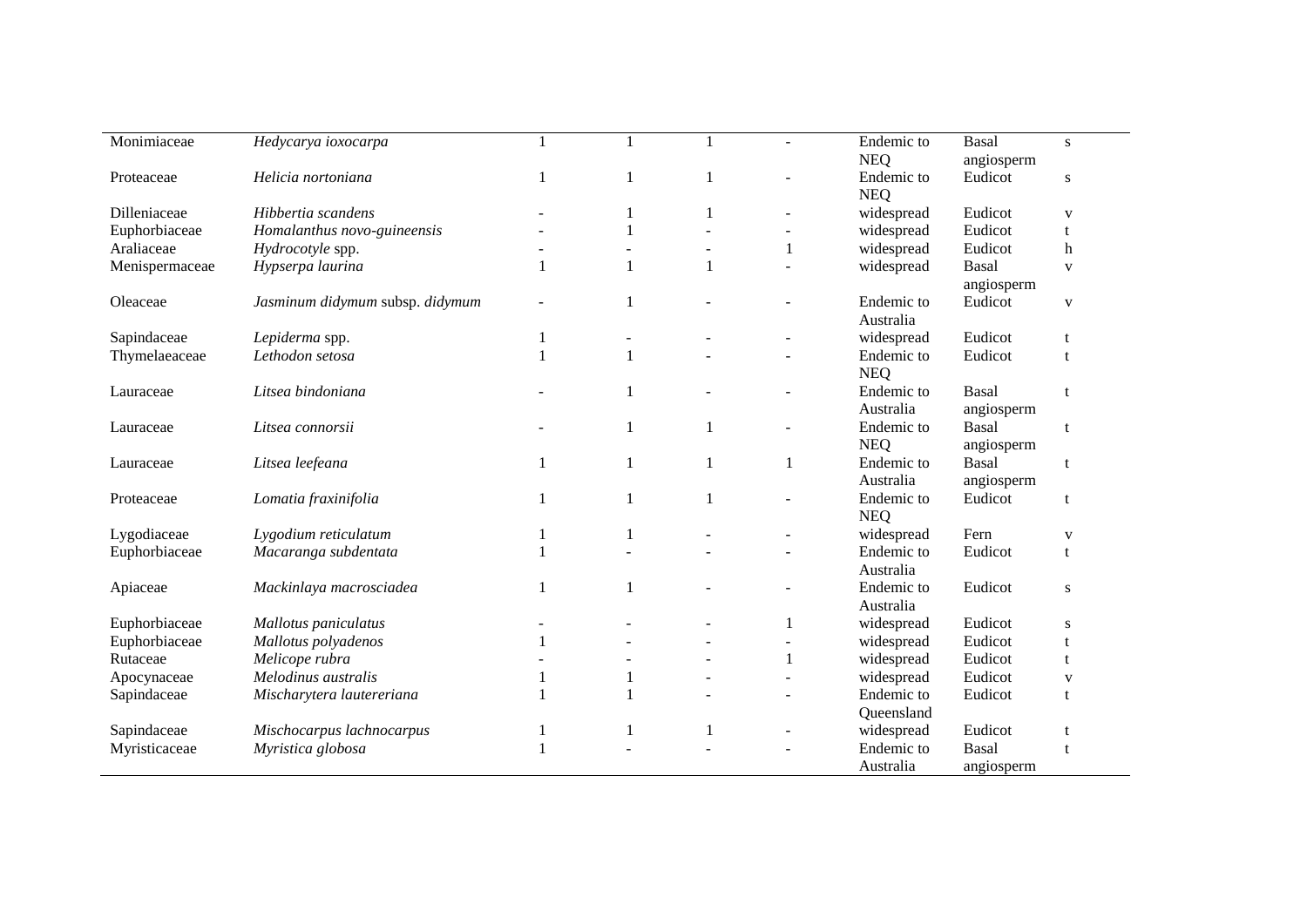| Primulaceae    | Myrsine achradifolia   |              |              |                          | Endemic to<br><b>NEQ</b> | Eudicot                    | S            |
|----------------|------------------------|--------------|--------------|--------------------------|--------------------------|----------------------------|--------------|
| Primulaceae    | Myrsine porosa         | 1            |              |                          | Endemic to<br>Australia  | Eudicot                    | ${\bf S}$    |
| Primulaceae    | Myrsine subsessilis    |              |              |                          | Endemic to<br>Australia  | Eudicot                    | ${\bf S}$    |
| Lauraceae      | Neolitsea dealbata     | 1            |              |                          | Endemic to               | Basal                      | t            |
|                |                        |              |              |                          | Australia                | angiosperm                 |              |
| Poaceae        | Oplismenus spp.        |              |              | 1                        | Widespread               | Monocot                    | g            |
| Oxalidaceae    | Oxalis corniculata     |              |              | $\mathbf{1}$             | widespread               | Eudicot                    | h            |
| Monimiaceae    | Palmeria scandens      |              | $\mathbf{1}$ |                          | widespread               | <b>Basal</b><br>angiosperm | $\mathbf{V}$ |
| Bignoniaceae   | Pandorea nervosa       | $\mathbf{1}$ | 1            | ÷,                       | Endemic to<br>Queensland | Eudicot                    | $\mathbf{V}$ |
| Apocynaceae    | Parsonsia spp.         |              |              | $\overline{\phantom{a}}$ | widespread               | Eudicot                    | $\mathbf{V}$ |
| Orchidaceae    | Peristeranthus hillii  |              |              |                          | Endemic to               | Monocot                    | e            |
|                |                        |              |              |                          | Australia                |                            |              |
| Myrtaceae      | Pilidiostigma tropicum | $\mathbf{1}$ |              | $\overline{\phantom{a}}$ | Endemic to               | Eudicot                    | t            |
| Piperaceae     | Piper hederaceum       | $\mathbf{1}$ |              | $\overline{a}$           | <b>NEQ</b><br>Endemic to | <b>Basal</b>               | $\mathbf{V}$ |
|                |                        |              |              |                          | Australia                | angiosperm                 |              |
| Pittosporaceae | Pittosporum venulosum  | $\mathbf{1}$ | 1            | $\overline{\phantom{a}}$ | Endemic to               | Eudicot                    | t            |
|                |                        |              |              |                          | Queensland               |                            |              |
| Pittosporaceae | Pittosporum wingii     | 1            |              | $\overline{\phantom{a}}$ | Endemic to               | Eudicot                    | t            |
|                |                        |              |              |                          | Queensland               |                            |              |
| Proteaceae     | Placospermum coriaceum | $\mathbf{1}$ | 1            |                          | Endemic to               | Eudicot                    | t            |
|                |                        |              |              |                          | <b>NEQ</b>               |                            |              |
| Polypodiaceae  | Platycerium hillii     |              |              | ÷,                       | Endemic to               | Fern                       | $\mathbf e$  |
|                |                        |              |              |                          | Australia                |                            |              |
| Sapotaceae     | Pleioluma xerocarpa    | $\mathbf{1}$ | 1            | $\overline{a}$           | Endemic to               | Eudicot                    | t            |
|                |                        |              |              |                          | Australia                |                            |              |
| Escalloniaceae | Polyosma alangiacea    | $\mathbf{1}$ |              |                          | Endemic to               | Eudicot                    | ${\bf S}$    |
|                |                        |              |              |                          | Queensland               |                            |              |
| Escalloniaceae | Polyosma rhytophloia   | 1            |              |                          | Endemic to               | Eudicot                    | S            |
|                |                        |              |              |                          | Queensland               |                            |              |
| Araliaceae     | Polyscias australiana  |              |              |                          | widespread               | Eudicot                    | t            |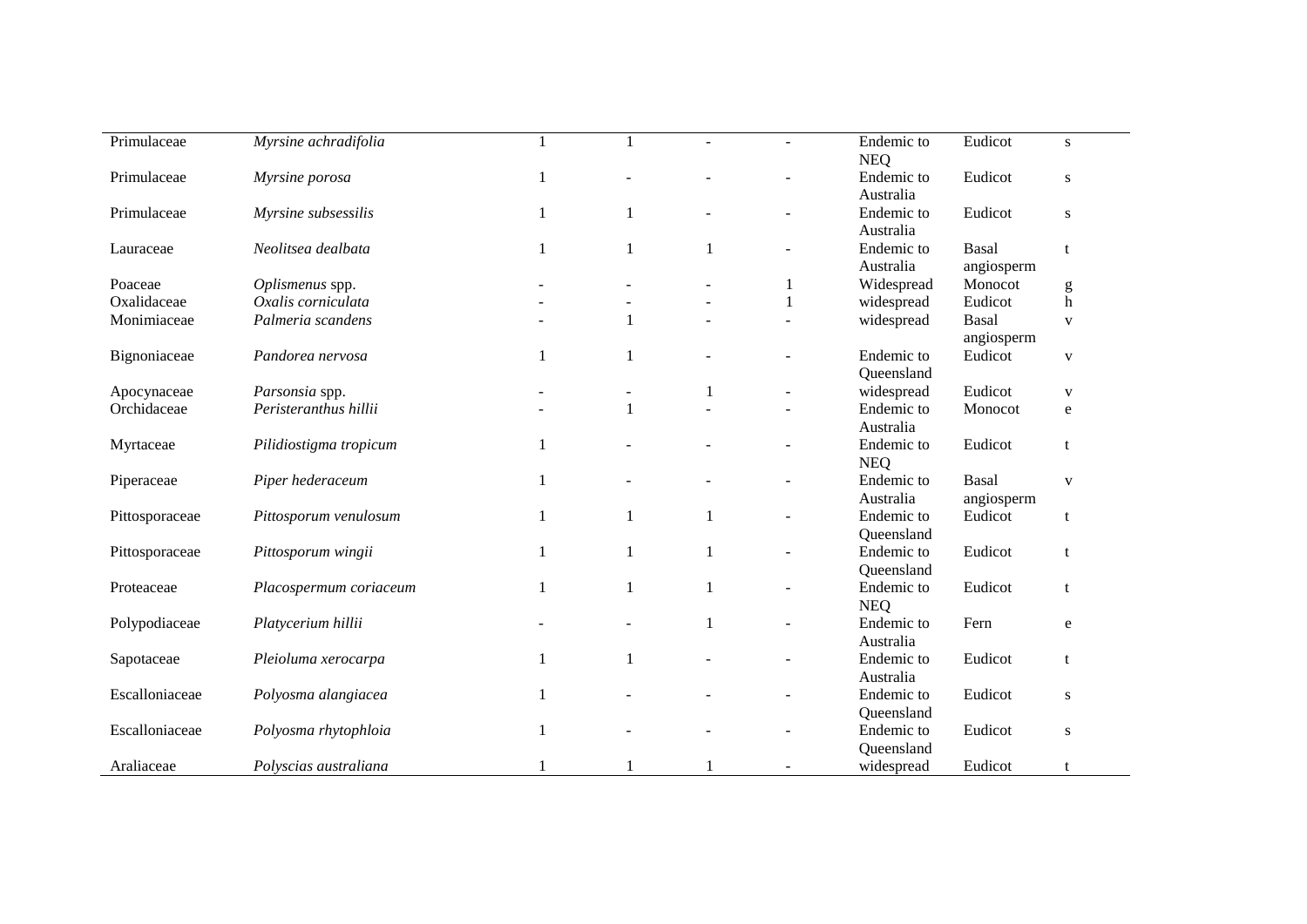| Araliaceae     | Polyscias elegans           |              |              |                          | widespread | Eudicot    | t            |  |
|----------------|-----------------------------|--------------|--------------|--------------------------|------------|------------|--------------|--|
| Araliaceae     | Polyscias purpurea          |              |              |                          | Endemic to | Eudicot    | $\mathbf t$  |  |
|                |                             |              |              |                          | Queensland |            |              |  |
| Araceae        | Pothos longipes             |              |              |                          | widespread | Monocot    | $\mathbf{V}$ |  |
| Podocarpaceae  | Prumnopitys amara           |              |              |                          | widespread | Gymnosperm | t            |  |
| Rubiaceae      | Psychotria submontana       |              |              |                          | Endemic to | Eudicot    | ${\bf S}$    |  |
|                |                             |              |              |                          | <b>NEQ</b> |            |              |  |
| Rubiaceae      | Psychotria sp. Utchee Creek | 1            |              |                          | Endemic to | Eudicot    | ${\bf S}$    |  |
|                |                             |              |              |                          | Queensland |            |              |  |
| Cunoniaceae    | Pullea stutzeri             | 1            |              |                          | Endemic to | Eudicot    | t            |  |
|                |                             |              |              |                          | <b>NEQ</b> |            |              |  |
| Polypodiaceae  | Pyrrosia rupestris          |              | $\mathbf{1}$ |                          | widespread | Fern       | e            |  |
| Rubiaceae      | Randia tuberculosa          | 1            |              |                          | Endemic to | Eudicot    | S            |  |
|                |                             |              |              |                          | Queensland |            |              |  |
| Myrtaceae      | Rhodomyrtus macrocarpa      |              |              | $\overline{\phantom{a}}$ | widespread | Eudicot    | t            |  |
| Myrtaceae      | Rhodomyrtus pervagata       |              | $\mathbf{1}$ | $\mathbf{1}$             | Endemic to | Eudicot    | ${\bf S}$    |  |
|                |                             |              |              |                          | <b>NEQ</b> |            |              |  |
| Sapindaceae    | Rhysotoechia robertsonii    | 1            |              |                          | Endemic to | Eudicot    | t            |  |
|                |                             |              |              |                          | <b>NEQ</b> |            |              |  |
| Ripogonaceae   | Ripogonum album             | $\mathbf{1}$ | $\mathbf{1}$ | $\overline{\phantom{a}}$ | widespread | Monocot    | $\mathbf{V}$ |  |
| Euphorbiaceae  | Rockinghamia augustifolia   | $\mathbf{1}$ |              |                          | Endemic to | Eudicot    | $\mathbf{t}$ |  |
|                |                             |              |              |                          | Australia  |            |              |  |
| Menispermaceae | Sarcopetalum harveyanum     |              | $\mathbf{1}$ | $\overline{\phantom{a}}$ | Endemic to | Basal      | $\mathbf{V}$ |  |
|                |                             |              |              |                          | Australia  | angiosperm |              |  |
| Sapindaceae    | Sarcopteryx martyana        |              | $\mathbf{1}$ |                          | Endemic to | Eudicot    | t            |  |
|                |                             |              |              |                          | Queensland |            |              |  |
| Sapindaceae    | Sarcopteryx reticulata      | 1            |              |                          | Endemic to | Eudicot    | t            |  |
|                |                             |              |              |                          | <b>NEQ</b> |            |              |  |
| Sapindaceae    | Sarcopteryx spp.            |              | -1           | $\blacksquare$           | widespread | Eudicot    | t            |  |
| Goodeniaceae   | Scaevola enantophylla       |              | $\mathbf{1}$ |                          | endemic to | Eudicot    | $\mathbf{V}$ |  |
|                |                             |              |              |                          | Australia  |            |              |  |
| Cunoniaceae    | Schizomeria whitei          | $\mathbf{1}$ |              |                          | Endemic to | Basal      | t            |  |
|                |                             |              |              |                          | <b>NEQ</b> | angiosperm |              |  |
| Elaeocarpaceae | Sloanea australis           | 1            |              |                          | endemic to | Eudicot    | t            |  |
|                |                             |              |              |                          | <b>NEQ</b> |            |              |  |
| Elaeocarpaceae | Sloanea langii              |              |              |                          | endemic to | Eudicot    | t            |  |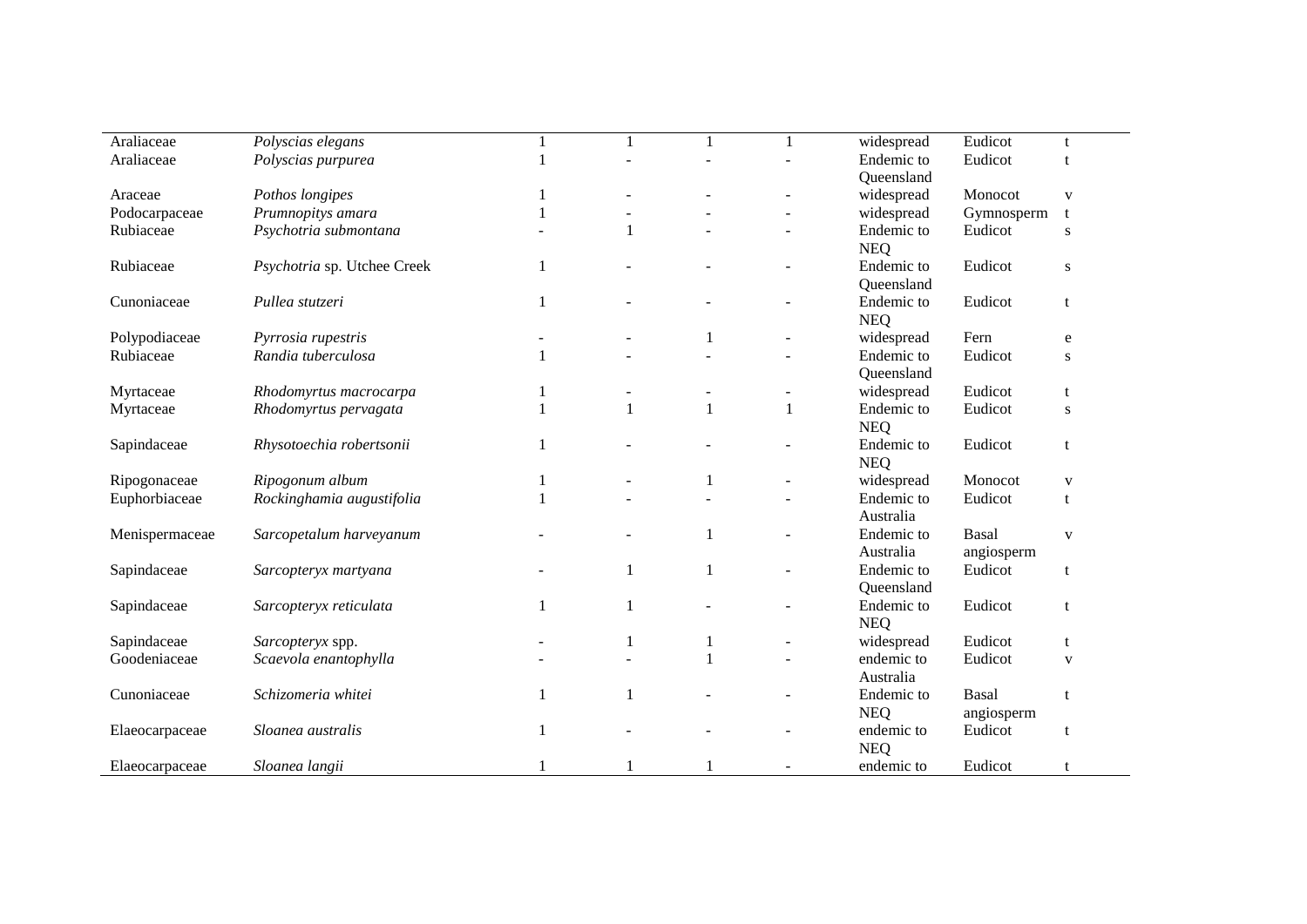|                  |                         |              |                          | Australia                |            |              |
|------------------|-------------------------|--------------|--------------------------|--------------------------|------------|--------------|
| Smilacaceae      | Smilax australis        | 1            | 1                        | endemic to               | Monocot    | $\mathbf{V}$ |
|                  |                         |              |                          | Australia                |            |              |
| Smilacaceae      | Smilax glyciphylla      | $\mathbf{1}$ |                          | endemic to               | Monocot    | $\mathbf{V}$ |
|                  |                         |              |                          | Australia                |            |              |
| Monimiaceae      | Steganthera laxiflora   |              |                          | endemic to               | Basal      | t            |
|                  |                         |              |                          | Australia                | angiosperm |              |
| Symplocaceae     | Symplocos stawellii     |              |                          | widespread               | Eudicot    |              |
| Symplocaceae     | Symplocos paucistaminea |              |                          | widespread               | Eudicot    |              |
| Sapindaceae      | Synima cordierorum      |              |                          | widespread               | Eudicot    |              |
| Myrtaceae        | Syzygium cormiflorum    |              |                          | endemic to               | Eudicot    | t            |
|                  |                         |              |                          | Australia                |            |              |
| Myrtaceae        | Syzygium cryptophlebium |              | $\overline{\phantom{a}}$ | endemic to               | Eudicot    | t            |
|                  |                         |              |                          | Australia                |            |              |
| Myrtaceae        | Syzygium johnsonii      | -1           |                          | endemic to               | Eudicot    | t            |
|                  |                         |              |                          | Australia                |            |              |
| Myrtaceae        | Syzygium kuranda        | 1            |                          | endemic to               | Eudicot    | t            |
|                  |                         |              |                          | <b>NEQ</b>               |            |              |
| Myrtaceae        | Syzygium mulgraveanum   |              |                          | endemic to               | Eudicot    | t            |
|                  |                         |              |                          | <b>NEQ</b>               |            |              |
| Myrtaceae        | Syzygium papyraceum     |              | $\blacksquare$           | endemic to               | Eudicot    | t            |
|                  |                         |              |                          | Australia                |            |              |
| Myrtaceae        | Syzygium resa           | $\mathbf{1}$ |                          | endemic to               | Eudicot    | t            |
|                  |                         |              |                          | Australia                |            |              |
| Myrtaceae        | Syzygium wesa           |              |                          | endemic to               | Eudicot    | t            |
|                  |                         |              |                          | Australia                |            |              |
| Dryopteridaceae  | Teratophyllum spp.      |              |                          | widespread               | Fern       | $\mathbf{V}$ |
| Pentaphylacaceae | Ternstroemia cherryi    |              |                          | widespread               | Eudicot    | t            |
| Dilleniaceae     | Tetracera nordtiana     |              |                          | widespread               | Eudicot    | V            |
| Vitaceae         | Tetrastigma nitens      |              |                          | endemic to               | Eudicot    | V            |
|                  |                         |              |                          | Australia                |            |              |
| Sapindaceae      | Toechima erythrocarpum  |              |                          | widespread               | Eudicot    | t            |
| Moraceae         | Trophis scandens        |              |                          | widespread               | Eudicot    | V            |
| Malvaceae        | Waltheria indica        |              |                          |                          | Eudicot    |              |
| Monimiaceae      |                         |              | $\mathbf{1}$             | widespread<br>endemic to | Basal      | S            |
|                  | Wilkiea angustifolia    |              |                          |                          |            | t            |
|                  |                         |              |                          | <b>NEQ</b>               | angiosperm |              |